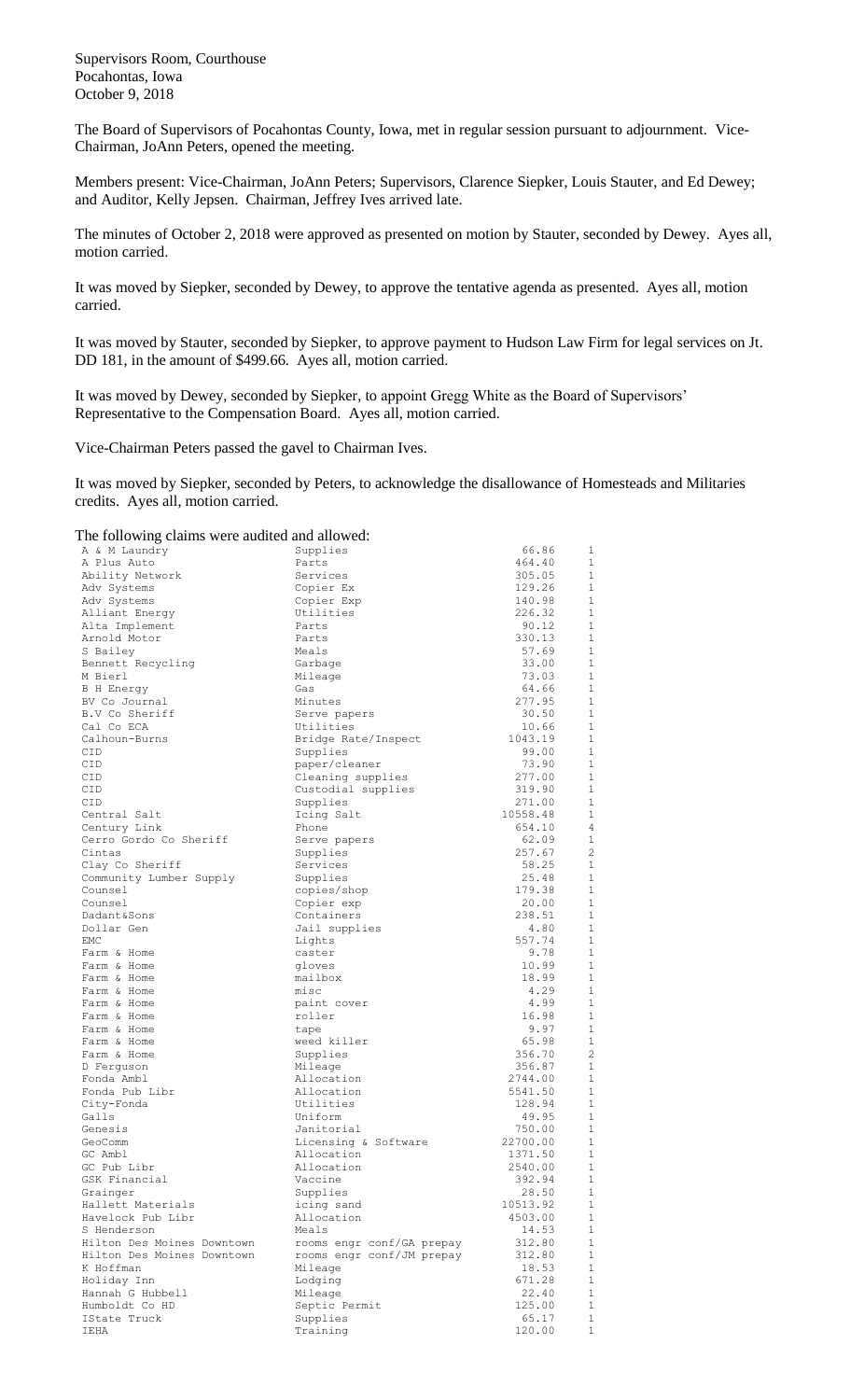| IA Lakes Elec                                  | C49 & N41 int. light repr              | 180.00               | 1                            |
|------------------------------------------------|----------------------------------------|----------------------|------------------------------|
| ISU<br>St Med Exam                             | Training<br>Autopsy Serv               | 960.00<br>3096.00    | 3<br>$\mathbf{1}$            |
| IA Workforce                                   | Unemp Tax                              | 514.31               | $\mathbf{1}$                 |
| IAN<br>IMWCA                                   | Training<br>Worker Comp                | 57.00<br>5780.00     | $\mathbf{1}$<br>$\mathbf{1}$ |
| ISU Ext                                        | Training                               | 210.00               | $\mathbf{1}$                 |
| Jacks OK Tire<br>R Jergens                     | Tires/Parts<br>Expenses                | 65.00<br>678.91      | $\mathbf{1}$<br>1            |
| R Jergens                                      | Mileage                                | 250.00               | 1                            |
| Mary Lou Johnson<br>J P Cooke Company          | Well plug                              | 492.20<br>33.15      | 1<br>$\mathbf{1}$            |
| M Klocke                                       | Stamp<br>Mileage                       | 20.71                | 1                            |
| <b>B</b> Larsen                                | Meals, offc supplies                   | 74.45<br>2744.00     | 1<br>1                       |
| Laurens Ambl<br>Laurens Equip                  | Allocation<br>Repairs                  | 190.46               | $\mathbf{1}$                 |
| Laurens Municipal                              | utilities/Laurens                      | 174.40               | $\mathbf{1}$                 |
| Laurens Pub Libr<br>Laurens Sun                | Allocation<br>Minutes                  | 6927.00<br>405.04    | 1<br>1                       |
| RELX INC DBA LexisNexis                        | Legal software                         | 101.97               | $\mathbf{1}$                 |
| Mail Servcs<br>Mangold Environ                 | MVR Notices<br>Water tests             | 213.96<br>257.25     | $\mathbf{1}$<br>1            |
| Manson Lumber Company                          | Lumber, supplies                       | 427.15               | $\mathbf{1}$                 |
| Marriott Hotels<br>Martin Marietta             | Lodging<br>stock pile rock             | 221.68<br>19975.49   | $\mathbf{1}$<br>$\mathbf{1}$ |
| Martin Marietta                                | Road Aggregate                         | 577.93               | $\mathbf{1}$                 |
| McKesson Medical<br>Mediacom                   | Medical supplies<br>Internet           | 107.24<br>215.90     | 1<br>$\mathbf{1}$            |
| Jeffrey A Mefferd Jr                           | Postage                                | 9.90                 | $\mathbf{1}$                 |
| K Metzger<br>MidAmeri Energy                   | Mileage                                | 568.16<br>28.88      | $\mathbf{1}$<br>$\mathbf{1}$ |
| MidAmeri Energy                                | rural Mason int. lights<br>Electricity | 58.91                | $\mathbf{1}$                 |
| MidAmeri Energy                                | GC/elec                                | 17.14                | $\mathbf{1}$                 |
| MidAmeri Energy<br>Midstate Plumbing & Htg Inc | Varina/elec<br>labor                   | 23.01<br>60.00       | $\mathbf{1}$<br>1            |
| Midstate Plumbing & Htg Inc                    | metal                                  | 122.08               | $\mathbf{1}$                 |
| Modern Marketing<br>J Moellering               | Supplies<br>reimb/JM Ames conf.        | 235.66<br>325.00     | 1<br>$\mathbf{1}$            |
| NEH                                            | Education                              | 7.50                 | $\mathbf{1}$                 |
| NEW Coop<br>Next Gen Tech                      | Fertilizer<br>Services                 | 37.05<br>241.35      | 1<br>2                       |
| N IA Telecom                                   | Services                               | 155.00               | $\mathbf{1}$                 |
| NW Comm<br>NW Comm                             | Phone<br>Sept Web Hosting              | 2150.40<br>224.55    | $\mathbf{1}$<br>1            |
| NW Comm                                        | Telecommunications                     | 27.95                | $\mathbf{1}$                 |
| NW IA Youth Emerg                              | Shelter Ser<br>Mileage                 | 6179.50<br>10.90     | 2<br>1                       |
| R Nystrom<br>OBrien Co Sheriff                 | Serve papers                           | 66.00                | 1                            |
| Office Elements                                | Offc Supplies                          | 308.56               | 1                            |
| Office Elements<br>Office Elements             | Paper towels<br>Supplies               | 93.90<br>249.43      | $\mathbf{1}$<br>3            |
| Office Systems                                 | Copier Exp                             | 42.42                | $\mathbf{1}$                 |
| P&R Entry Doors<br>Palmer Mutual Tel           | Door/Repairs<br>Phone                  | 338.00<br>314.92     | $\mathbf{1}$<br>1            |
| Palmer Pub Libr                                | Allocation                             | 4849.00              | 1                            |
| City-Palmer<br>J Paulsen                       | Palmer/utilities<br>Meals              | 91.25<br>28.27       | $\mathbf{1}$<br>1            |
| Penguin Management                             | Telecommunications                     | 1458.00              | $\mathbf{1}$                 |
| C Peterson<br>Plover Pub Libr                  | Supplies<br>Allocation                 | 58.91<br>4849.00     | $\mathbf{1}$<br>$\mathbf{1}$ |
| City-Plover                                    | 3rd qtr water                          | 100.00               | $\mathbf{1}$                 |
| Po Co Econ Dev<br>Po Co Econ Dev               | Allocation<br>Contribution             | 24375.00<br>24375.00 | 1<br>$\mathbf{1}$            |
| Po Co Fair Assoc                               | Allocation                             | 10000.00             | $\mathbf{1}$                 |
| Po Co Historical<br>Po Co Home Care            | Allocation<br>Services                 | 3250.00<br>508.50    | 1<br>1                       |
| Po Co Sec Rd                                   | Rent                                   | 700.00               | 1                            |
| Poca Ambl                                      | Allocation                             | 4389.50<br>19.34     | 1<br>1                       |
| City-Pocahontas<br>City-Pocahontas             | utilities/quonset<br>utilities/shop    | 462.37               | 1                            |
| City-Pocahontas                                | Utilities                              | 2865.73              | 8                            |
| Poca Comm Hospital<br>Poca Comm Hospital       | Jail meals<br>Jail Medical             | 1974.00<br>127.25    | 1<br>1                       |
| Poca Fiber                                     | Telecommunications                     | 1258.59              | 16                           |
| Poca Ford<br>Poca Pub Libr                     | Vehicle Maint<br>Allocation            | 2361.04<br>6927.00   | 1<br>1                       |
| Prinsco Inc                                    | Supplies                               | 416.20               | $\mathbf{1}$                 |
| Pro Co-Op<br>Pro Co-Op                         | diesel bulk/cardtrol<br>gas bulk       | 8988.09<br>3039.35   | $\mathbf{1}$<br>$\mathbf{1}$ |
| Pro Co-Op                                      | Fuel                                   | 2391.81              | $\mathbf{1}$                 |
| RAM Systems<br>Ramada Spirit Lake              | Services<br>Lodging                    | 545.00<br>273.90     | $\mathbf{1}$<br>$\mathbf{1}$ |
| RDG Planning & Design                          | Housing Study                          | 3731.00              | $\mathbf{1}$                 |
| Rebnord Tech<br>Record Dem                     | Services<br>ad/Havelock                | 1560.00<br>40.00     | $\mathbf{1}$<br>$\mathbf{1}$ |
| Record Dem                                     | Ad                                     | 220.50               | 2                            |
| Record Dem<br>Record Dem                       | Ad & Minutes<br>Ads                    | 347.29<br>245.00     | $\mathbf{1}$<br>1            |
| Record Dem                                     | Minutes                                | 393.82               | 1                            |
| Record Dem                                     | Receipt Books                          | 150.00               | 1<br>$\mathbf{1}$            |
| Record Dem<br>Rees Truck                       | Subscription<br>Parts                  | 30.00<br>83.97       | 1                            |
| Rehab Systems                                  | Services                               | 1375.00              | 1                            |
| S Richardson<br>Rolfe Ambl                     | Mileage<br>Allocation                  | 135.02<br>2744.00    | $\mathbf{1}$<br>$\mathbf{1}$ |
| City-Rolfe                                     | Utilities                              | 32.02                | $\mathbf{1}$                 |
| Rolfe Pub Libr<br>Rust's Western               | Allocation<br>Uniform wear             | 5541.50<br>153.00    | $\mathbf{1}$<br>$\mathbf{1}$ |
| Sanofi Pasteur                                 | Medical Supplies                       | 1314.84              | $\mathbf{1}$                 |
| Sanofi Pasteur<br>Genesis                      | Vaccines<br>Services                   | 2191.39<br>59.81     | $\mathbf{1}$<br>$\mathbf{1}$ |
| Dale Schultes Construction Inc                 | Hail Damage Repairs                    | 15590.00             | $\mathbf{1}$                 |
| Sinek Vision Clinic                            | safety glasses/MD                      | 200.00               | 1                            |